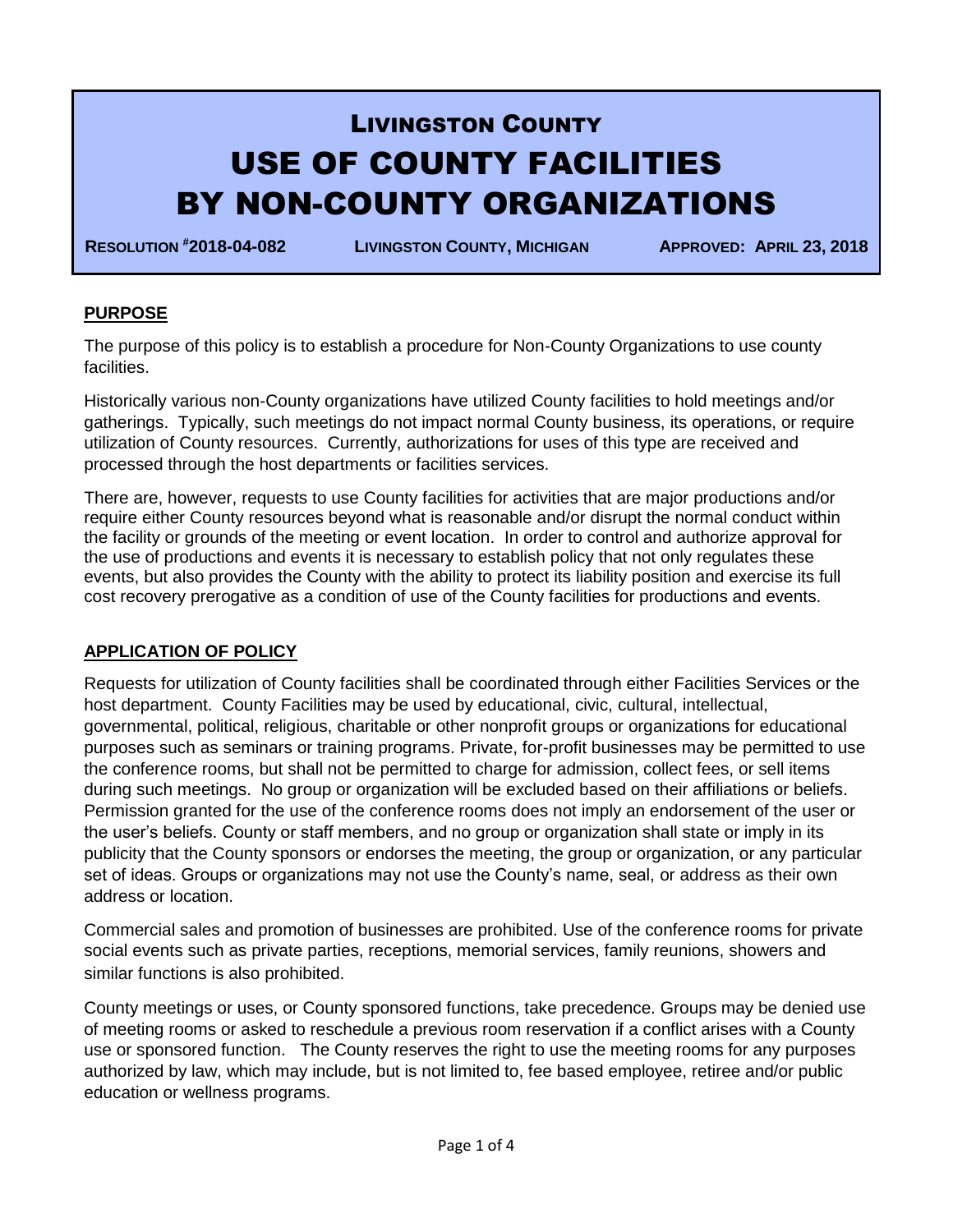# **RULES FOR USE OF COUNTY GROUNDS AND HISTORIC COURTHOUSE**

- 1. Obtain an Application for Use of County Grounds & Facilities and Rules. A copy of the Application is located on the County website at<http://livgov.com/facilitiesservices/>
- 2. Confirm date availability by contacting the Livingston County Facilities Services Department at 517-546-6491.
- 3. If the date(s) is available: complete, sign and return the application, along with a cover letter, to Livingston County Facilities Services, 420 S. Highlander Way, Howell, Michigan or by fax at 517- 546-0271. Questions - call Facilities Services at 517-546-6491.
- 4. Once request is received the request may be approved by the designee of the Board of Commissioners or, it will be placed on the next available Board Agenda for consideration by the Board of Commissioners. Your appearance may be required at the designated Board of Commissioners Meeting.
- 5. Approval or denial confirmation will be sent via email. If the request is denied, reasons for said denial will be stated. No denial shall be based on beliefs, points of view, or affiliations of the sponsors or participants.
- 6. An additional fee may be required if use of grounds and/or historical courthouse requires County staff. This fee will be calculated based on the day of the week and hours required for County staff.
- 7. Fee must be paid before the date of use. Checks can be made payable to the "County of Livingston."
- 8. Nothing will be placed on the lawn that could be harmful to grass or trees.
- 9. NOTHING is to be staked or driven into the grounds.
- 10. Ropes and/or barricades will not be placed where they could be hazardous.
- 11. The buildings and lawns are not to be enclosed or roped off during the work day.
- 12. The parking lots are to be opened during the workweek and are not to be closed off.
- 13. The grounds will be cleaned by responsible party of event after each use or arrangements will be made to cover the cost of cleaning. The County may charge a fee to cover the costs of cleaning and restoration if grounds are not returned to their original state prior to use.
- 14. Wedding ceremonies are not allowed in meeting rooms. Wedding ceremonies in courtrooms are at the discretion of the Livingston County Courts.
- 15. No vehicles are allowed on the lawn or sidewalks.
- 16. Soliciting alms and contributions, campaigning for election to any public office or any other electioneering purpose prohibited or restricted by Michigan or Federal law, collecting private debts, soliciting for commercial purposes (including but not limited to, the vending of newspapers and other publications), displaying or distributing commercial advertising, collecting signatures on petitions, polls, or surveys (except as authorized by state or federal law regulations), are prohibited on County grounds or County buildings unless designated a traditional public forum. Public sidewalks forming the perimeter of the Courthouse grounds may be deemed a traditional public forum but remain subject to time, place and manner restrictions of the County or at law.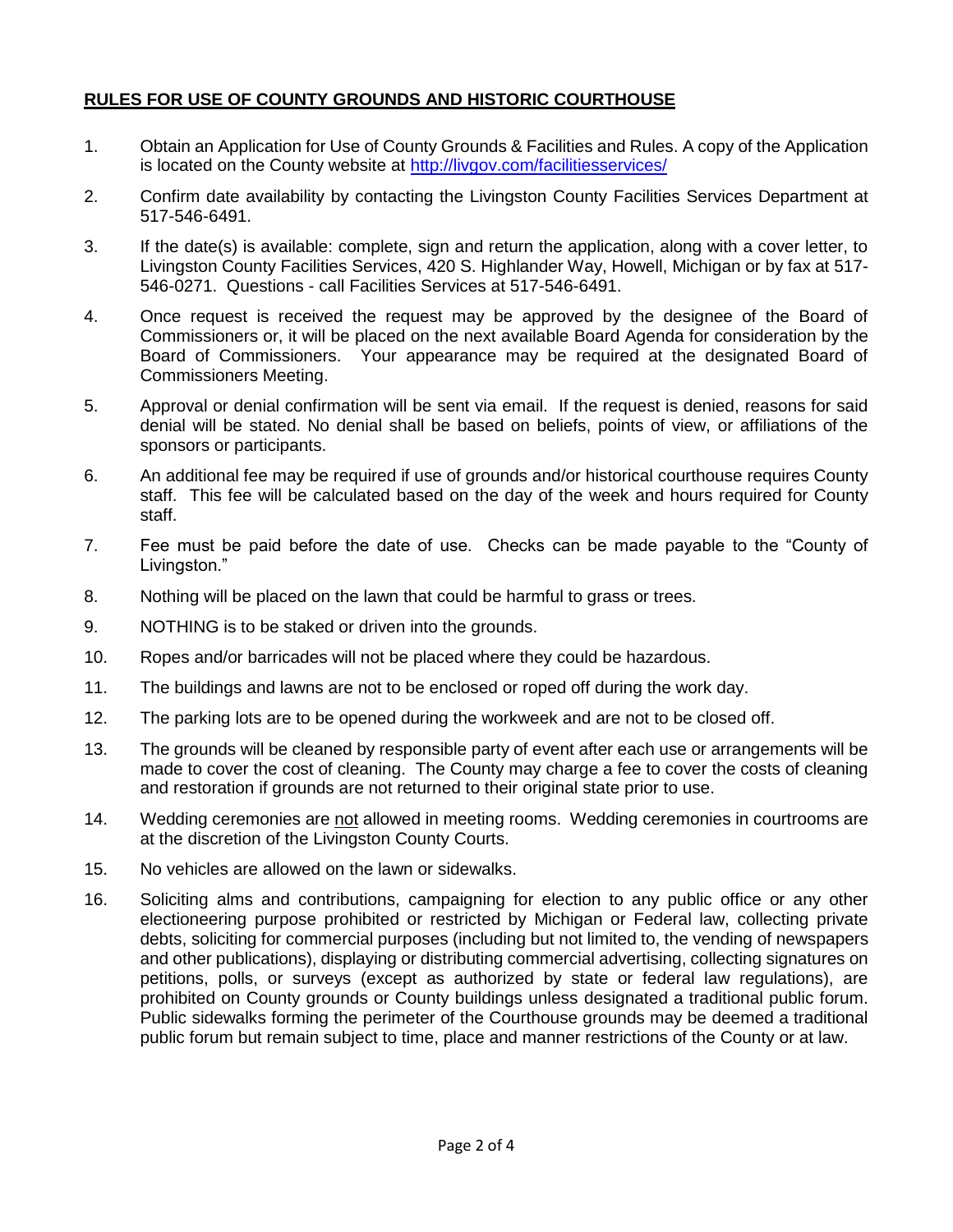# **RULES FOR USE OF COUNTY MEETING AND CONFERENCE ROOMS**

- 1. Obtain an Application for Use of County Grounds & Facilities and Rules. A copy of the Application and Rules are located on the County website at<http://livgov.com/facilitiesservices/>
- 2. Confirm date availability by contacting the host department.
- 3. If the date(s) is available: complete, sign and return the application, along with a cover letter, to the host department
- 4. Approval or denial confirmation will be sent via email. If the request is denied, reasons for said denial will be stated. No denial shall be based on beliefs, points of view, or affiliations of the sponsors or participants
- 5. All meetings must be supervised by an adult who contractually agrees to be responsible for the conduct of the group and liable for any injuries or damage to County property or equipment.
- 6. Conference room use must not interfere with the normal governmental functions of the County or County employees nor impair access to County buildings by the public.
- 7. County meetings, County sponsored events and County employee professional development uses have first priority in the use of conference rooms. Reservations for conference rooms may be subject to cancellation in the event of a conflicting County governmental use.
- 8. The rules for use of county conference rooms, including time, place and manner restrictions, MUST be complied with.
- 9. Rooms must be cleaned after each use or arrangements will be made to cover the cost of cleaning. If rooms are not returned clean and to their original state the County my charge the actual costs incurred by the County, including fringe benefits costs.
- 10. Any group using county property or facilities and causing damages shall be required to reimburse the county for the cost of repair/replacement of same.
- 11. Fees for use of County conference rooms will be charged and time and materials for any support required
- 12. Conference Rooms may not be available after hours in all buildings.

# **RULES FOR ALL COUNTY GROUNDS AND BUILDINGS**

- 1. The Application form must be signed by an authorized party to acknowledge responsibility for payment of any damages that might occur to lawn/buildings/facilities during designated event(s) and to provide that the group and their employees, agents, invitees, and members shall save Livingston County, and each of their officers, employees, representatives, and agents harmless from and against all liability arising from injury to persons or damage to personal property resulting from use of the premises.
- 2. Insurance and liability will be in accordance with the attached schedule. Proof of insurance must be provided to the County prior to the event. A failure to provide advance proof of insurance may result in the cancellation of the reservation.
- 3. Any group using County grounds and causing damages shall be required to reimburse the County for the cost of said damages.
- 4. Events requiring services from the County will be charged Time and Materials by the appropriate department.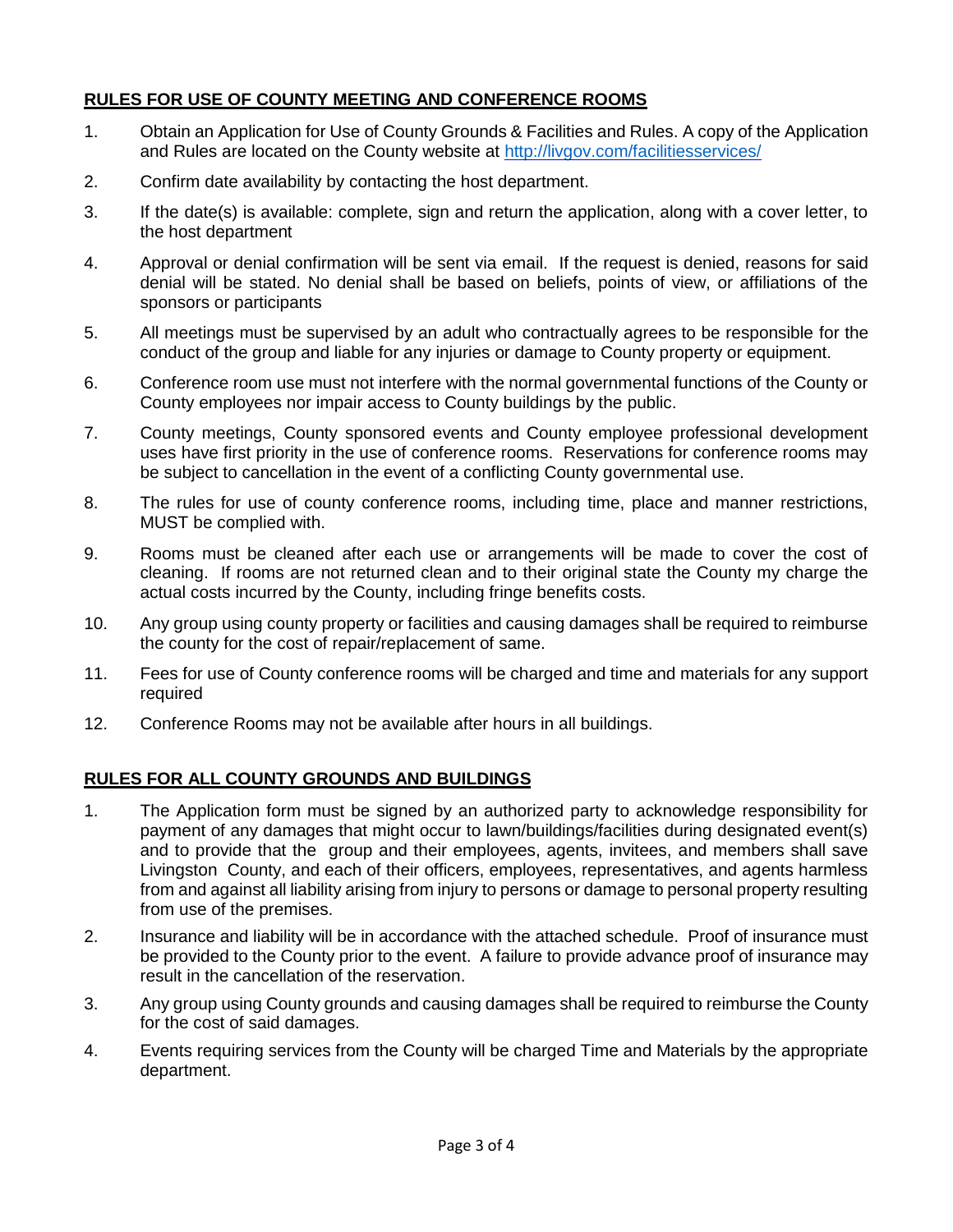- 5. All time, place and manner restrictions and Rules of County and Court for use of courthouse grounds / historical courthouse / county buildings, MUST be complied with.
- 6. The Board of Commissioners, in the exercise of its discretion, may grant variances from these rules and requirements for cause shown on a case-by-case basis.
- 7. All Livingston County buildings are Smoke-Free.
- 8. Meetings held in County facilities shall be open to the general public and must be held for lawful meetings and assemblies in accord with County policy. Permission to use a conference room does not constitute an endorsement by the County of the group, program or point of view expressed. The County may not be identified as endorsing or sponsoring an event without approval of the County Administrator.
- 9. The legal maximum occupancy for conference rooms may not be exceeded at any time during the use.
- **10.** Groups and their employees, agents, invitees, and members shall save Livingston County, and each of their officers, employees, representatives, and agents harmless from and against all liability arising from injury to persons or damage to personal property in or about conference rooms resulting from use of the premises.

# **AUTHORIZATION**

- 1. The Livingston County Board of Commissioners authorizes the Use of County Facilities by Non-County Organizations Policy.
- 2. County Administration, or its designee, is responsible for administration of this policy.

 $\frac{1}{2}$   $\frac{1}{2}$   $\frac{1}{2}$   $\frac{1}{2}$   $\frac{1}{2}$   $\frac{1}{2}$   $\frac{1}{2}$   $\frac{1}{2}$   $\frac{1}{2}$   $\frac{1}{2}$   $\frac{1}{2}$   $\frac{1}{2}$   $\frac{1}{2}$   $\frac{1}{2}$   $\frac{1}{2}$   $\frac{1}{2}$   $\frac{1}{2}$   $\frac{1}{2}$   $\frac{1}{2}$   $\frac{1}{2}$   $\frac{1}{2}$   $\frac{1}{2}$ 

**ADOPTED: #2018-04-082 4/23/2018**